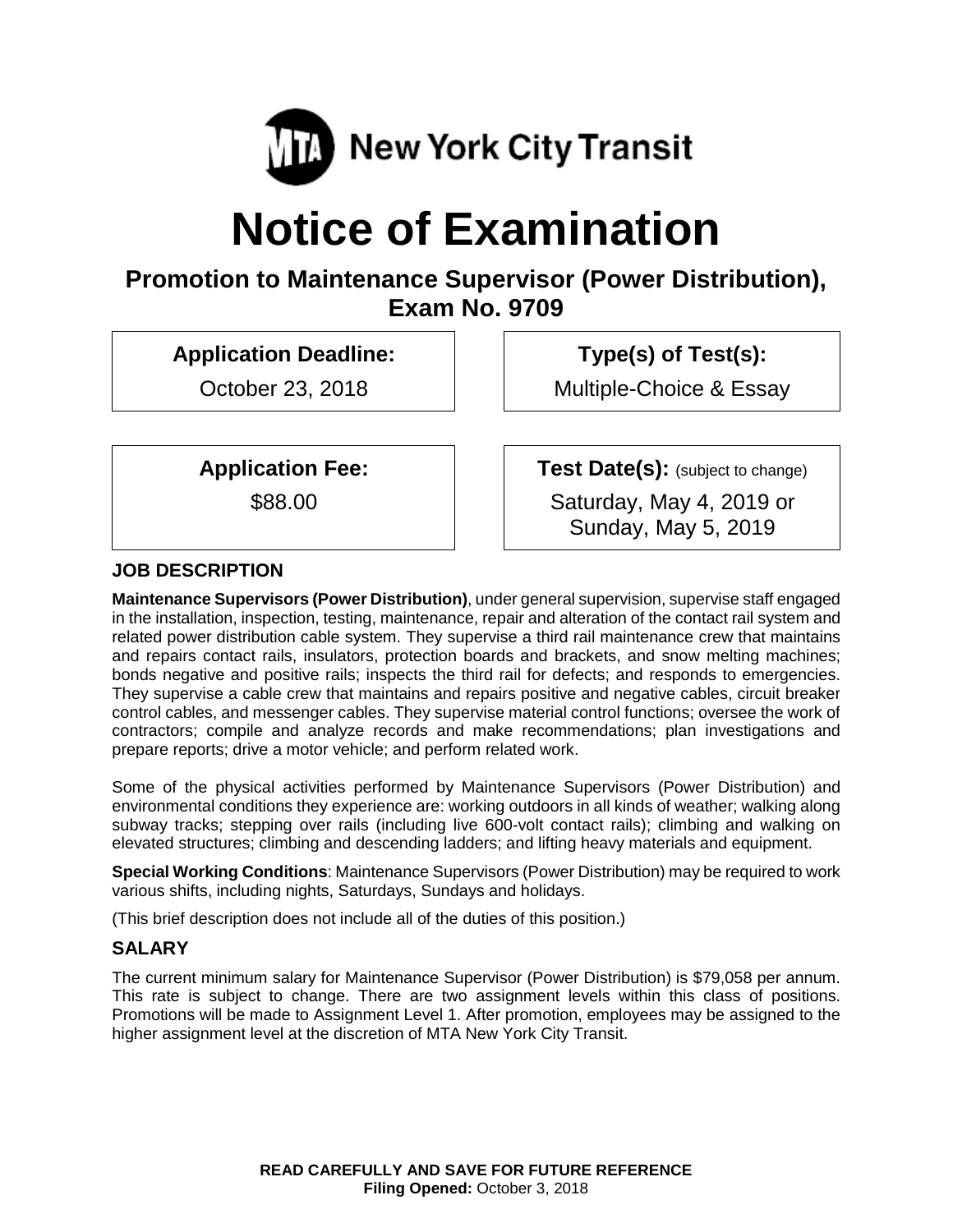# **ELIGIBILITY TO TAKE EXAMINATION**

This examination is open to each employee of MTA New York City Transit who **on the date of the multiple-choice test:**

- 1. Is permanently (not provisionally) employed in or appears on a Preferred List (see Note, below) for the eligible title of Power Distribution Maintainer; and
- 2. Is not otherwise ineligible.

(Note: A "Preferred List" is a civil service list which is only for certain former permanent incumbents of the eligible title who have rehiring rights.)

This examination is also open to employees who were appointed to an eligible title pursuant to New York State Civil Service Law, section 55-a, and who meet all other eligibility requirements.

You are responsible for determining whether you meet the eligibility requirements for this examination prior to submitting the *Application*. If you do not know if you are eligible, check with your **Human Resources representative.** You may be given the test before we verify your eligibility. If you are marked "Not Eligible," your application fee will **not** be refunded and you will **not** receive a score.

This examination is **not** open to employees of MaBSTOA or MTA Bus Company, or to employees of MTA agencies other than MTA New York City Transit.

#### **REQUIREMENTS TO BE PROMOTED**

**Probationary Period:** At the time of promotion, you must have completed your probationary period in the eligible title as indicated in the above "Eligibility to Take Examination" section, and you must be permanently employed in that title or your name must appear on a Preferred List for the title at the time of promotion. Additionally, you must have served permanently in the eligible title for at least one year. Time served prior to a break in service of more than one year will not be credited.

**Driver License Requirement:** At the time of promotion, you must have a Motor Vehicle Driver License valid in the State of New York with no disqualifying restrictions that would preclude the performance of the duties of this title. If you have serious moving violations, a license suspension or an accident record you may be disqualified. This license must be maintained for the duration of your employment in the title.

**Drug Screening Requirement:** You must pass a drug screening in order to be promoted.

## **HOW TO SUBMIT AN APPLICATION AND PAY THE APPLICATION FEE**

If you believe you meet the requirements in the "Eligibility to Take Examination" section, submit an application online by the last day of the application period unless you are requesting a Fee Waiver. Applicants who wish to request a Fee Waiver should refer to the "How to Submit an Application When Requesting a Fee Waiver" section below.

**Application Fee:** This fee is generally not refundable. Under special circumstances, you may be entitled to a refund. You should refer to the Department of Citywide Administrative Services ("DCAS") General Exam Regulations to determine if you are entitled to a refund prior to requesting a refund. You can refer to the bottom of the last page of the Notice of Examination for instructions on how to obtain a copy of the DCAS General Exam Regulations.

#### **Online Applications:**

- 1. Apply using the "BSC" employee portal at [www.mymta.info](http://www.mymta.info/) by the last day of the *Application*  period.
- 2. You must pay the *Application* fee via payroll deduction. Applicants who request a fee waiver must apply by mail.
- 3. You will be sent a confirmation number after you complete your *Application* and pay the *Application* fee

(Continued)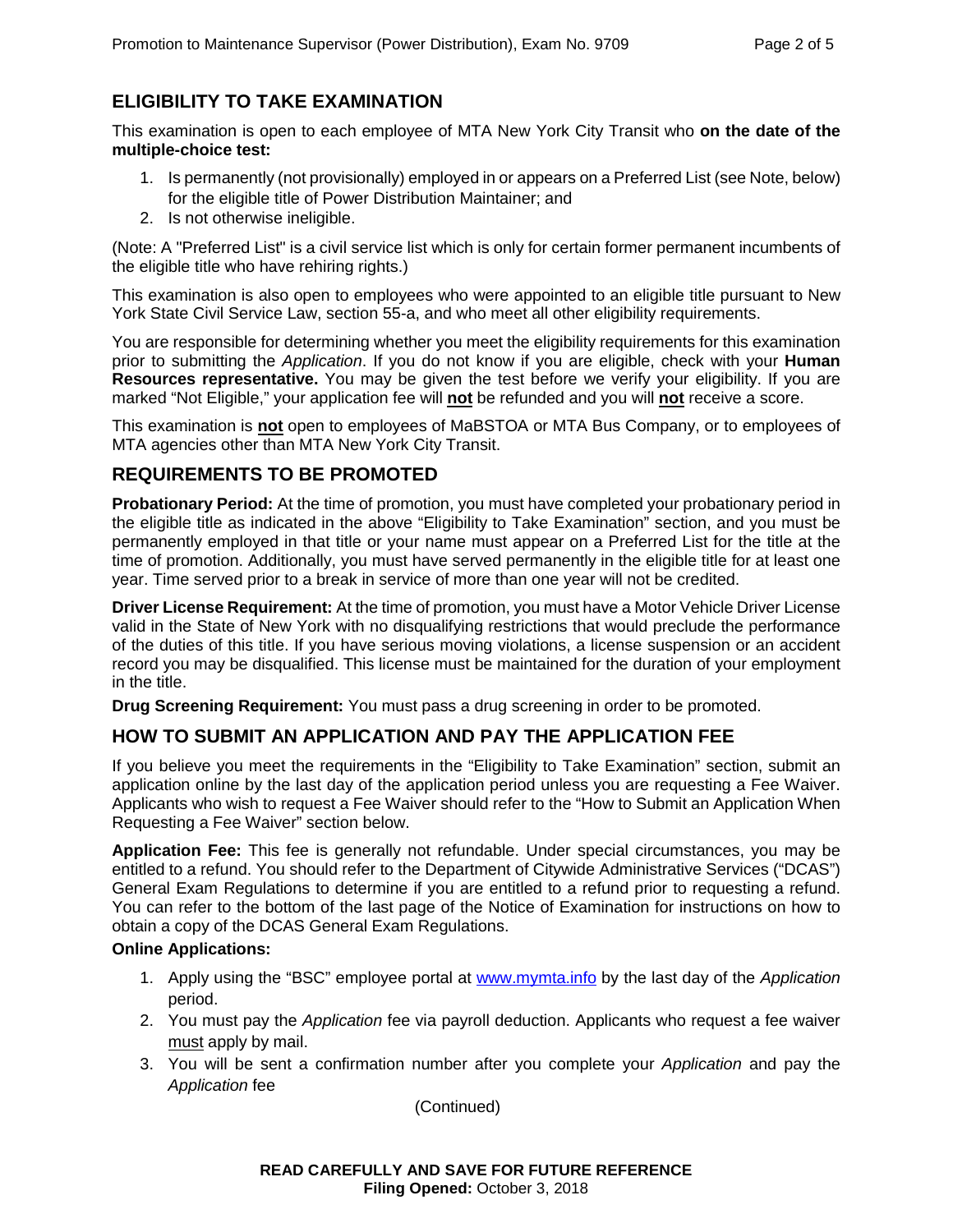# **HOW TO SUBMIT AN APPLICATION AND PAY THE APPLICATION FEE** (Continued)

Save your confirmation numbers for future references and proof of filing an *Application.*

Computers with internet access are available on a limited basis at branches of the New York Public Library, the Brooklyn Public Library and the Queens Library to patrons with a valid library card.

#### **HOW TO SUBMIT AN APPLICATION WHEN REQUESTING A FEE WAIVER**

Applicants who wish to request a Fee Waiver must obtain an *Application* in person at the MTA Exam Information Center as indicated below and must submit the *Application* by mail to the address in the Correspondence section below **by the last day of the application period**.

MTA New York City Transit will not accept applications in person. Additional information on requesting an application fee waiver is available with the *Application*.

**MTA Exam Information Center**: Open Monday through Friday, from 9 AM to 3 PM, in the lobby at 180 Livingston Street, Brooklyn, New York. Directions: take the A, C, F, or R trains to the Jay Street-Metro Tech Station, or the 2, 3, or G train to the Hoyt Street Station.

#### **ADMISSION LETTER**

An *Admission Letter* will be mailed to you about 10 days before the first date of the multiple-choice and essay tests. If you do not receive an *Admission Letter* at least 4 days before this date, you may obtain a duplicate letter at the MTA Exam Information Center (as indicated above). A paper copy of the *Admission Letter* is your ticket for admission to the test.

Employees **must** keep their official mailing address **up to date.** Only the address on file with the MTA Business Service Center will be used to mail correspondence, including the *Admission Letter.*

#### **THE TEST**

You will be given a competitive multiple-choice test and a qualifying essay test. The tests will be given in a single session on the same day. A score of at least 70% is required to pass the multiple-choice test and the qualifying essay test. Your score on the multiple-choice test will determine 85% of your final score. Your seniority will determine the remaining 15%. You must pass the multiple-choice test and the qualifying essay test to have your seniority credited. Your seniority score will be 70 plus ½ point for each three months of completed, permanent continuous service with an agency under the jurisdiction of the Commissioner, Department of Citywide Administrative Services, in competitive class titles. Your service will be credited through the date of the multiple-choice test, up to a maximum of 15 years. Time served prior to a break in service of more than one year will not be credited.

Veterans' or Disabled Veterans' Credit will be granted only to eligible passing candidates who request that they be applied. Veterans' or Disabled Veterans' Credit should be requested at the time of application, but **must** be requested before the date the eligible list is established. Claims for Veterans' or Disabled Veterans' Credit cannot be made once the eligible list is established.

The multiple-choice test may include questions on: planning and performing safe and efficient work related to power operations based on written instructions and power distribution prints; supervisory methods and practices, and standard operating procedures in accordance with MTA New York City Transit Rules and Regulations; technical knowledge of power distribution equipment; electrical circuitry and testing procedures; safe work practices on the tracks; handling emergency situations; and other related areas.

The qualifying essay test will require candidates to write one or more reports based on information provided on the day of the test. Candidates will be evaluated on their ability to write concisely, comprehensively and clearly using good grammatical form. Only those candidates who achieve a passing score on the multiple-choice test will have their qualifying essay test rated.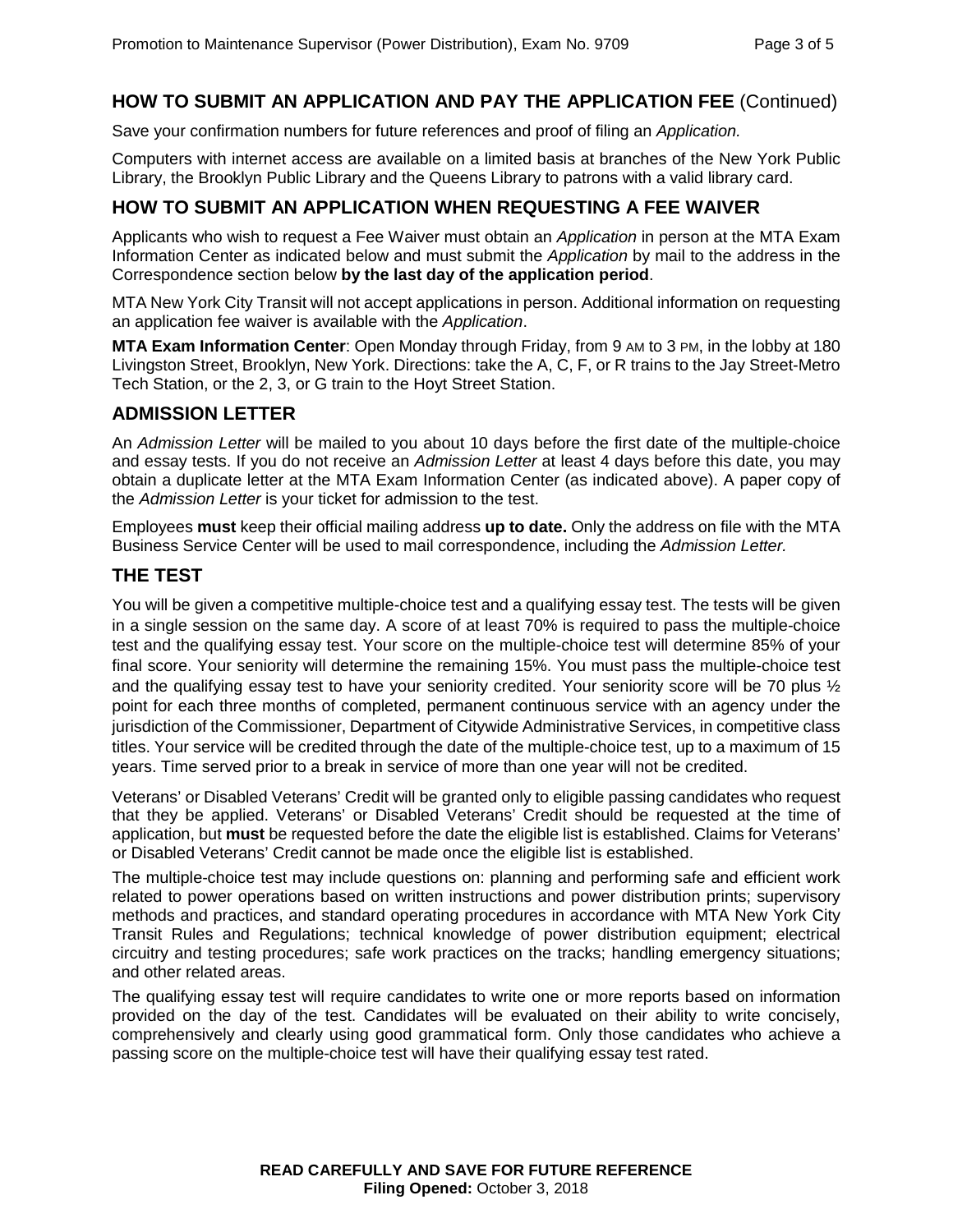# **TEST ADMINISTRATION GUIDELINES**

**Warning:** You are not permitted to enter the test site with cellular phones, smart watches, beepers, pagers, cameras, portable media players, or other electronic devices. Calculators are permitted; however they must be hand-held, battery or solar-powered, numeric only. Calculators with functions **other than** addition, subtraction, multiplication and division **are prohibited**. Electronic devices with an alphabetic keyboard, word processing, or data recording capabilities, such as planners, organizers, etc., are prohibited. If you use any of these devices in the building at any time before, during, or after the test, you may **not** receive your test results, your test score may be nullified, and your application fee will **not** be refunded.

You may not have any other person, including children, present with you while you are being processed for or taking the test, and no one may wait for you inside of the test site while you are taking the test.

**Leaving:** You must leave the test site once you finish the test. If you leave the test site after being fingerprinted but before finishing the test, you will not be permitted to re-enter. If you disregard this instruction and re-enter the test site, you may not receive your test results, your test score may be nullified, and your application fee will not be refunded.

**Proof of Identity**: You must present your MTA New York City Transit employee ID when you arrive to take each test.

#### **THE TEST RESULTS**

If you pass the competitive multiple-choice test and the qualifying essay test and are marked eligible, your name will be placed in final score order on an eligible list and you will be given a list number. You will be notified by mail of your test results. If you meet all requirements and conditions, you will be considered for promotion when your name is reached on the eligible list.

#### **SPECIAL ARRANGEMENTS**

**Late Filing:** Consult with **your department's Human Resources representative** to determine the procedure for filing a late *Application* if you meet one of the following conditions:

- 1. You are absent from work for at least one-half of the application period and are unable to apply for reasons such as vacation, sick leave or military duty; or
- 2. You become eligible after the above application period, but on or before the first date of the multiple-choice & essay test.

**Make-Up Test:** You may apply for a make-up test if you cannot take the test on the scheduled test date for any of the following reasons:

- 1. Compulsory attendance before a public body;
- 2. On-the-job injury or illness caused by municipal employment where you are an officer or employee of the City;
- 3. Absence from the test within one week after the death of a spouse, domestic partner, parent, sibling, child or child of a domestic partner;
- 4. Absence due to ordered military duty;
- 5. A clear error for which MTA New York City Transit is responsible; or
- 6. A temporary disability, pregnancy-related, or child-birth-related condition preventing you from taking the test.

To request a make-up test, mail your request with your documentation of special circumstances to the address found in the "Correspondence Section" below within 60 days of your scheduled test date or make the request within 60 days of restoration to your position after performing ordered military duty.

(Continued)